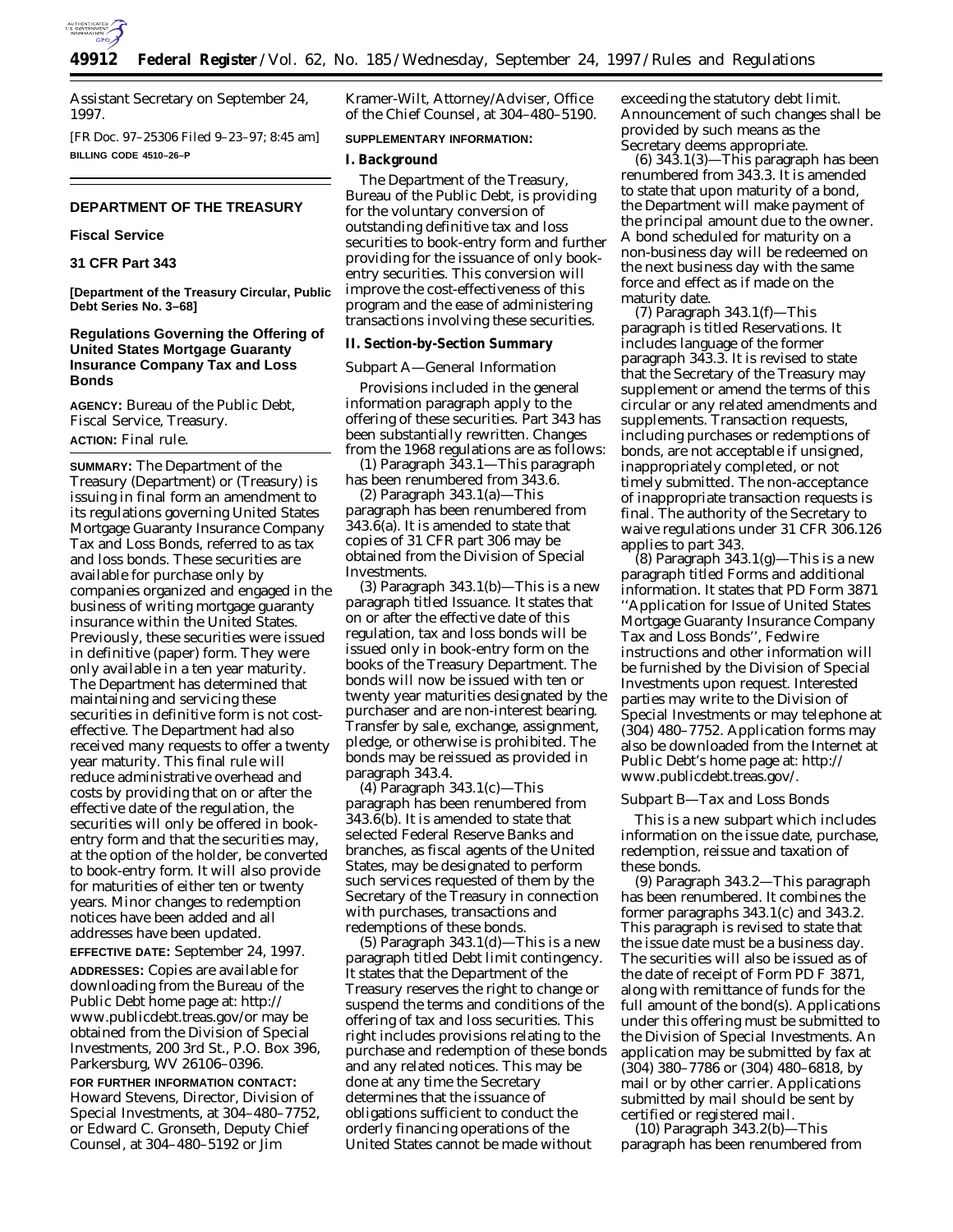343.2. It is revised to state that tax and loss bonds may be purchased only from the Division of Special Investments.

(11) Paragraph 343(a)—This subparagraph has been renumbered from 343.3. It has been revised to state that partial redemptions of bonds may be requested in any whole dollar amount; however, an account balance of less that \$1,000 will be redeemed in total. The address to which redemptions are sent is changed to the address now listed in paragraph 343.3(d).

(12) Paragraph 343.3(b)—This subparagraph has been renumbered from 343.3. This paragraph has been revised to state that payment will be made by the Automated Clearing House (ACH) method to the owner's account at a financial institution designated by the owner. To the extent applicable, provisions of Paragraph 357.26 on ''Payments'', and provisions of 31 CFR part 370, shall govern ACH payments made under this offering. The Department of the Treasury may employ alternate payment procedures, in lieu of ACH, in any case or class of cases where operational considerations require such action.

(13) Paragraph 343.3(c)—This is a new paragraph titled Book-entry. It states that bonds will be redeemed automatically upon maturity. Payment will be made in accordance with the ACH payment instructions on file. Redemptions prior to maturity will be made upon receipt of a redemption request. Notice of redemption prior to maturity must be submitted by letter, on company letterhead, to the Division of Special Investments or faxed to (304) 480–7786 or (304) 480–6818.

The notice must be received by the Division of Special Investments not less than three business days prior to the requested redemption date. It must contain the owner's name and Tax Identification Number, the requested redemption date, any changed payment routing instructions, the case number(s) to be redeemed, including original issue date(s) and the amount to be redeemed.

(14) Paragraph 343.3(d)—This is a new paragraph titled Registered and provides for the redemption of a registered tax and loss bond. The bond(s) with the assignment for redemption properly completed and executed must be presented to the Division of Special Investments. Payment routing instructions must also be included with the bond(s) at redemption. Upon partial redemption of a registered bond, the remaining balance will be reissued in book-entry form with the original issue and maturity date.

(15) Paragraph 343.4—This paragraph has been renumbered from 343.5.

(16) 343.4(a)—This paragraph has been renumbered from 343.5(a). It is revised to state that reissues must be sent to the Division of Special Investments. It also states that a bond will only be reissued in book-entry form but will continue to bear the same issue date and maturity as the original bond.

(17) 343.4(b)—This paragraph has been renumbered from 343.5(b).

(18) 343.4(c)—This paragraph has been renumbered from 343.5(c).

(19) 343.4(d)—This paragraph has been renumbered from 343.5(d).

(20) 343.4(e)—This is a new paragraph titled Conversion to bookentry. It provides that any owner of tax and loss bonds held in registered form after the effective date of this regulation may submit the bonds to the Division of Special Investments for conversion to book-entry.

(21)—Paragraph 343.5—This paragraph has been renumbered from 343.4.

#### *Procedural Requirements*

It has been determined that this final rule is not a significant regulatory action as defined in Executive Order 12866. Therefore, an assessment of anticipated benefits, costs and regulatory alternatives is not required.

This final rule relates to matters of public contract. The notice and public procedures requirements of the Administrative Procedure Act are inapplicable, pursuant to 5 U.S.C. 553(a)(2). As no notice of proposed rulemaking is required, the provisions of the Regulatory Flexibility Act (5 U.S.C. 601, *et seq.*) do not apply.

Because, as stated above, this regulation is being issued without prior notice and public procedure, the collection of information contained in this regulation has been reviewed under the requirements of the Paperwork Reduction Act (44 U.S.C. 3507 (j)) and, pending receipt and evaluation of public comments, approved by the Office of Management and Budget (OMB) under control number 1535– 0127. An agency may not conduct or sponsor, and a person is not required to respond to, a collection of information unless it displays a valid control number assigned by OMB.

Comments concerning the collection of information should be directed to OMB, Attention: Desk Officer for the Bureau of the Public Debt, Office of Information and Regulatory Affairs, Washington, DC, 20503, with copies to the Bureau of the Public Debt, Office of Administration, Graphics, Printing and Records Branch, Room 301, 200 Third Street, Parkersburg, WV 26106. Any such comments should be submitted not later than November 24, 1997. Comments are specifically requested concerning:

1. Whether the proposed collection of information is necessary for the proper performance of the functions of the Bureau of the Public Debt, including whether the information will have practical utility;

2. The accuracy of the estimated burden associated with the proposed collection of information (see below);

3. How to enhance the quality, utility and clarity of the information to be collected;

4. How to minimize the burden of complying with the proposed collection of information, including the application of automated collection techniques or other forms of information technology; and

5. Estimates of capital or start-up costs and costs of operation, maintenance, and purchase of services to provide information.

The collection of information in this regulation is in 31 CFR 343.2, 343.3 and 343.4. This information is required to establish and maintain accounts for holding Mortgage Guaranty Insurance Company Tax and Loss Bonds. This information will be used to issue a Statement of Account to the entity, establish issue and maturity dates for the bonds, and provide electronic payment routing instructions for the proceeds. The collection of information is required to obtain a benefit. The likely respondents are companies engaged in the business of writing mortgage guaranty insurance with the United States.

*The estimated total annual reporting burden:* 20 hours.

*The estimated average annual burden hours per respondent:* 15 minutes.

*The estimated number of*

*respondents:* 37 respondents. *The estimated annual frequency of*

*responses:* 2.16 times.

# **List of Subjects in 31 CFR Part 343**

United States Mortgage Guaranty Insurance Company Tax and Loss Bonds.

Dated: September 19, 1997.

#### **Gerald Murphy,**

*Fiscal Assistant Secretary.*

For the reasons set forth in the preamble, part 343 of Title 31 of the Code of Federal Regulations is revised to read as follows: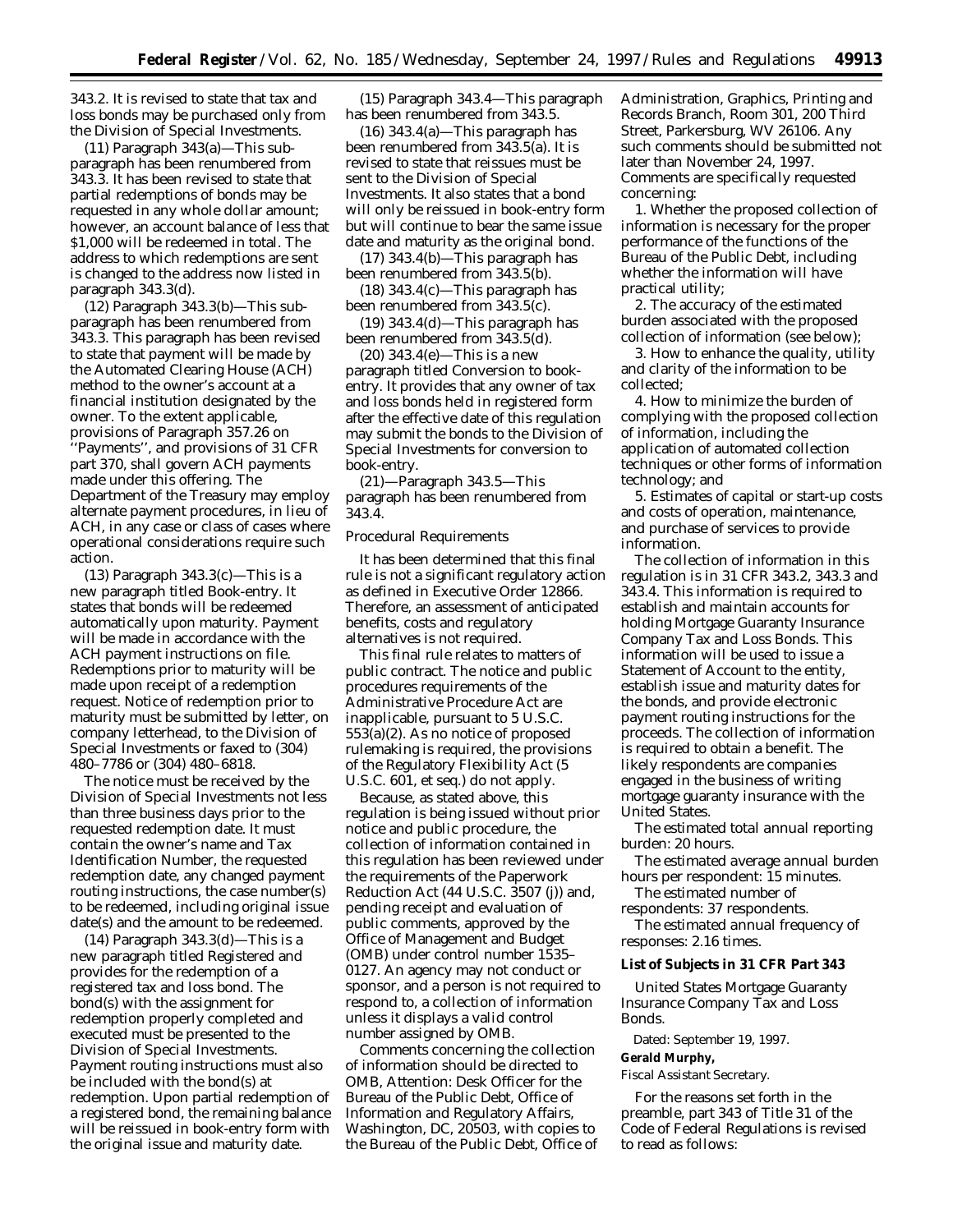## **PART 343—REGULATIONS GOVERNING THE OFFERING OF UNITED STATES MORTGAGE GUARANTY INSURANCE COMPANY TAX AND LOSS BONDS**

#### **Subpart A—General Information**

Sec. 343.0 Offering of bonds. 343.1 General provisions.

#### **Subpart B—Tax and Loss Bonds**

343.2 Issue date and purchase.

- 343.3 Redemption.
- 343.4 Reissue.
- 344.5 Taxation.

**Authority:** 5 U.S.C. 301; 26 U.S.C. 832; 31 U.S.C. 3102.

#### **Subpart A—General Information**

## **§ 343.0 Offering of bonds.**

The Secretary of the Treasury, under the authority of the Second Liberty Bond Act, as amended, and pursuant to paragraph 832(e) of the Internal Revenue Code of 1954, offers for sale only to companies organized and engaged in the business of writing mortgage guaranty insurance within the United States, bonds of the United States designated as Mortgage Guaranty Insurance Company Tax and Loss Bonds, hereinafter referred to as tax and loss bonds. The bonds are issued in a minimum amount of \$1,000 or in any larger amount, in increments of not less than \$1.00. This offering will continue until terminated by the Secretary of the Treasury.

#### **§ 343.1 General provisions.**

(a) *Regulations.* Tax and loss bonds are subject to the general regulations with respect to United States securities, which are set forth in the Department of the Treasury Circular No. 300 (31 CFR part 306), to the extent applicable. Copies of the circular may be obtained from the Bureau of the Public Debt, Division of Special Investments, Room 309, 200 Third St., P.O. Box 396, Parkersburg, WV 26106–0396 or downloaded from Public Debt's home page on the Internet at: http:// www.publicdebt.treas.gov/.

(b) *Issuance.* Tax and loss bonds are issued in book-entry form on the books of the Treasury that are maintained by the Division of Special Investments. The bonds are issued with 10 or 20 year maturities as designated by the purchaser. These bonds are non-interest bearing. Any transfer by sale, exchange, assignment, pledge or otherwise, is prohibited. The bonds may be reissued as provided in § 343.4.

(c) *Fiscal agents.* Selected Federal Reserve Banks and Branches, as fiscal agents of the United States, may be

designated to perform such services requested of them by the Secretary of the Treasury in connection with the purchase, redemption and other transactions involving these bonds.

(d) *Debt limit contingency.* The Department of the Treasury reserves the right to change or suspend the terms and conditions of this offering, including provisions relating to the purchase of, and redemption of, the bonds as well as notices relating hereto, at any time the Secretary determines that the issuance of obligations sufficient to conduct the orderly financing operations of the United States cannot be made without exceeding the statutory debt limit. Announcement of such changes shall be provided by such means as the Secretary deems appropriate.

(e) *General redemption provisions.* A bond may not be called for redemption by the Secretary of the Treasury prior to maturity. When the bond matures, payment will be made of the principal amount due to the owner. A bond scheduled for maturity on a nonbusiness day will be redeemed on the next business day.

(f) *Reservations.* The Secretary of the Treasury may at any time, or from time to time, supplement or amend the terms of this circular or any related amendments or supplements. Transaction requests, including purchases or redemptions of bonds, are not acceptable if unsigned, inappropriately completed, or not timely submitted. Any of these actions shall be final. The authority of the Secretary to waive regulations under 31 CFR 306.126 applies to part 343.

(g) *Forms and additional information.* The application form for subscriptions, Fedwire instructions and other information will be furnished by the Division of Special Investments upon request by writing to the Division of Special Investments or by calling (304) 480–7752. Application forms may also be downloaded from the Internet at Public Debt's home page at: http:// www.publicdebt.treas.gov/.

#### **Subpart B—Tax and Loss Bonds**

## **§ 343.2 Issue date and purchase.**

(a) *Issue date.* The issue date must be a business day. The bonds will be issued as of the date of receipt of Form PD F 3871 ''Application for Issue of United States Mortgage Guaranty Insurance Company Tax and Loss Bonds'' and receipt of the remittance of funds for the full amount of the bond(s). Applications under this offering must be submitted to the Division of Special Investments. An application may be

submitted by fax at (304) 480–7786 or (304) 480–6818, by mail, or by other carrier. Applications submitted by mail should be sent by certified or registered mail.

(b) *Purchase.* Tax and loss bonds may only be purchased from the Division of Special Investments. The purchaser will instruct their financial institution to submit the exact amount of funds on the requested issue date to the Division of Special Investments via the Fedwire funds transfer system, with credit directed to the Treasury's General Account, according to wire instructions obtained from the Division of Special Investments (see § 343.1(g)). Full payment should be submitted by 3:00 P.M. Eastern time to ensure that settlement of the transaction occurs.

[Approved by the Office of Management and Budget under control number 1535–0127.]

#### **§ 343.3 Redemption.**

(a) *General.* Tax and loss bonds may not be called for redemption by the Secretary of the Treasury prior to maturity, but may be redeemed in whole or in part at the owner's option at any time after three months from issue date. The Director of the Internal Revenue Service District in which the owner's principal place of business is located will be given notice of all redemptions. Partial redemptions of bonds may be requested in any whole dollar amount; however, an account balance of less than \$1,000 will be redeemed in total.

(b) *Method of payment.* Payment will be made by the Automated Clearing House (ACH) method for the owner's account at a financial institution designated by the owner. To the extent applicable, provisions of § 357.26, Payments, and provisions of 31 CFR part 370, shall govern ACH payments made under this offering. The Department of the Treasury may employ alternate payment procedures in lieu of ACH in any case or class of cases where operational considerations require such action.

(c) *Book-entry.* Bonds will be redeemed automatically upon maturity. Payment will be made in accordance with the ACH payment instructions on file. Redemptions prior to maturity will be made upon receipt of a redemption request. Notice of redemption prior to maturity must be submitted in writing on company letterhead to the Division of Special Investments, or faxed to (304) 480–7786 or to (304) 480–6818. The notice must be received by the Division of Special Investments not less than three business days prior to the requested redemption date. It must contain the owner's name and Tax Identification Number, the requested